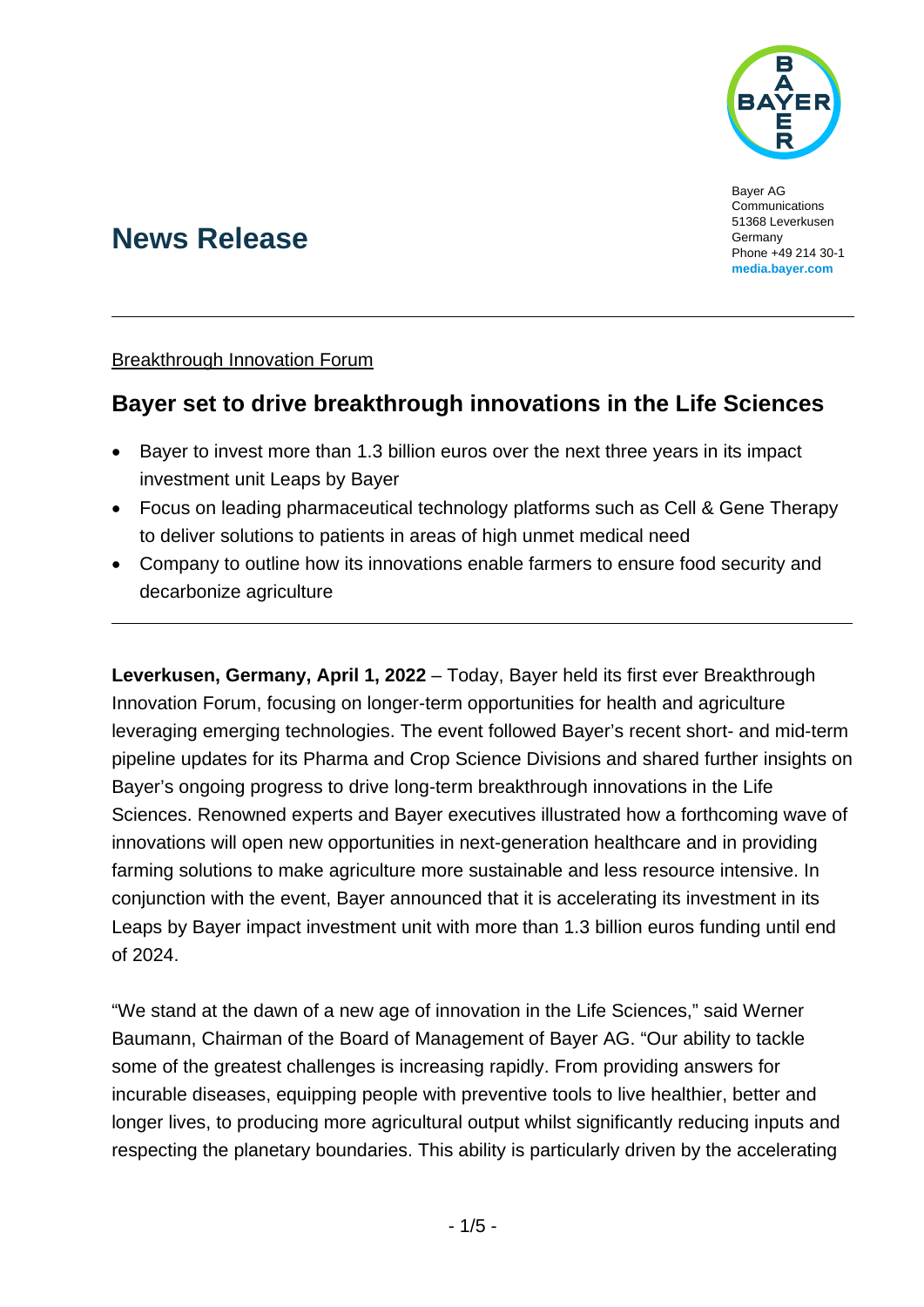confluence of biology, chemistry, advanced computing, data analytics and artificial intelligence. As a leader in health and nutrition, Bayer is further stepping up its efforts to be a driver of this new era of innovation. Ultimately, better innovation is the engine that drives superior business results and outperformance."

## **Tackling humanity's biggest challenges with Leaps by Bayer**

Leaps by Bayer follows a unique approach aimed at tackling ten of humanity's biggest challenges such as curing cancer or reducing the environmental impact of agriculture. "Over the past seven years, we have invested more than 1.3 billion euros across a portfolio comprising more than 50 companies – all geared towards shifting core paradigms in the sectors of Health and Agriculture," said Jürgen Eckhardt, Head of Leaps by Bayer. "With Bayer stepping up its investment in Leaps over the coming years, we will be able to continue on our successful path and provide funding for the brightest minds working on solutions that truly make a difference for people and the planet." Leaps has embarked on numerous joint ventures – such as JoynBio or the former portfolio company BlueRock Therapeutics which is now fully owned by Bayer – and successfully led several investment rounds. One example is Recursion, an AI-focused company working to find new drug treatments for lung fibrosis and other fibrotic diseases, which successfully went public in April 2021. The Breakthrough Innovation Forum features CEOs of Leaps' portfolio companies Cellino, Andes and Ukko to share insights on their missions and technologies in health and agriculture.

# **Driving breakthrough innovations in health and agriculture**

The event also provided tangible examples of Bayer's ongoing work to change the paradigms in Life Sciences.

In health, the prospects of this new era of innovation are expected to significantly enlarge the toolbox of technologies and enable scientists around the world to address areas of high unmet medical need. "The convergence of biology, chemistry and data is opening up fundamentally new ways to understand and treat disease. Breakthrough innovation, powered by new technologies, enables us to not only treat symptoms, but to potentially stop or reverse progression of a disease – and offers the promise of treatment options that are truly transformative for patients," said Stefan Oelrich, Member of the Board of Bayer AG and President of the Pharmaceuticals division. Bayer is investing strongly in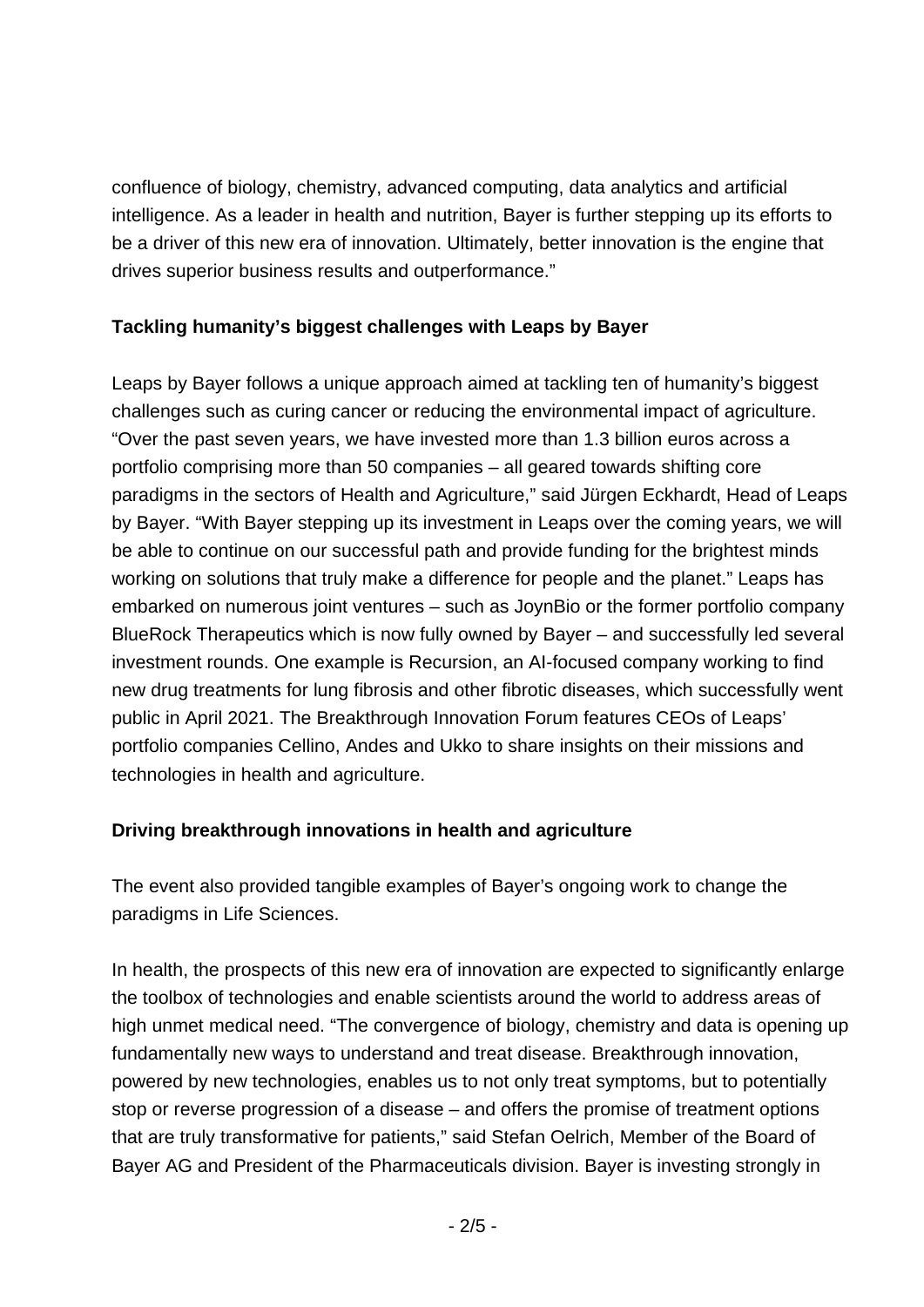new areas of biomedical innovation, especially in the fields of cell and gene therapies. Over the past three years, Bayer has invested more than 2.5 billion euros to build up a Cell & Gene Therapy Platform, including the acquisitions of BlueRock Therapeutics and Asklepios BioPharmaceutical (AskBio). In addition, Bayer is driving innovation in strategic collaborations with partners such as Mammoth Biosciences to leverage the collaborative advantages of partnerships. Already today, the company's strong preclinical and clinical cell and gene therapy portfolio is benefitting its pipeline, with eight projects in various stages of clinical development. These cover therapeutic areas with a high unmet medical need, with leading programs in Parkinson's disease, Pompe disease and congestive heart failure. Bayer has also significantly strengthened its drug discovery capabilities through its acquisition of Vividion Therapeutics, a biopharmaceutical company utilizing novel discovery technologies to unlock high value, traditionally undruggable targets with precision therapeutics.

Moreover, the company is tapping into the potential of precision health in consumer healthcare. With its majority ownership of Care/of, a personalized nutrition company originally invested in by Bayer's Leaps arm, Bayer is positioned to tap into the growth and future potential of the personalized supplements market. Further, the company has secured innovation partnerships in the field of healthy aging, which use novel biological insights to inform how the right nutrition and lifestyle choices can improve cellular health and promote healthy aging. These efforts complement the company`s portfolio of sciencebased nutritional supplements and preventive health products, which have seen doubledigit year-over-year growth in each of the past two years. "The pandemic has heightened the importance of everyday health," said Heiko Schipper, Member of the Board of Management of Bayer AG and President of the Consumer Health division. "Advancing innovation-driven solutions in self-care will enable individuals to take more proactive, personalized care of their everyday health."

In agriculture, Bayer is building on the power of emerging new technologies to create a sustainable and resilient food system and help growers around the world produce more with fewer resources while reducing emissions and removing carbon from the atmosphere. "Bayer's R&D investment of 2 billion euros annually in our Crop Science division is unparalleled in the industry, leading to a robust innovation pipeline spanning seeds and trait technologies, crop protection and digital solutions valued at up to 30 billion euros peak sales potential over the next two decades – with approximately half accounting for incremental growth," said Rodrigo Santos, Member of the Board of Bayer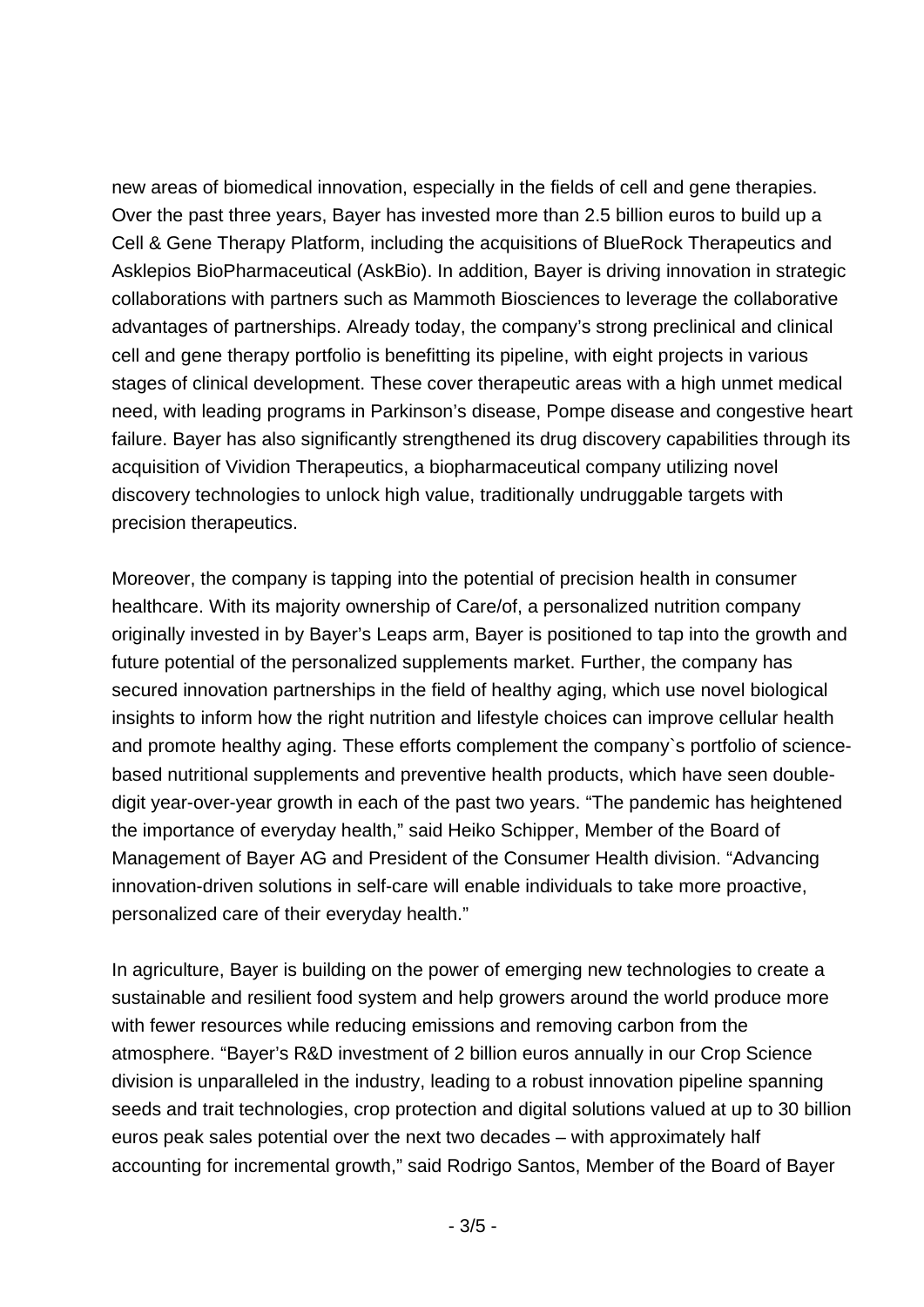AG and President of the Crop Science division. On the basis of RNAi technology, Bayer recently launched the first-ever biotech defence against corn rootworm, enabling farmers to control a pest that costs around 1 billion euros annually in crop damage while reducing the need for crop protection. With its short-stature corn, planned to launch as part of Bayer's newly introduced Smart Corn System in 2023, Bayer is going to bring a more weather resistant plant to the market. Short-stature corn is able to withstand extreme conditions emerging from climate change, thus reducing the risk of crop loss and contributing to food security. Leveraging its unparalleled digital farming platform, Bayer is a leading force in the decarbonization of agriculture. The Bayer Carbon Initiative incentivizes farmers to embrace the use of climate smart practices such as no-till or cover crops. In addition, it uses next-generation technology to quantify and track the impact of these practices, underlining Bayer's pioneering role and its unique position in advancing digital capabilities for the food, feed, fuel, and fiber value chain.

#### **About Bayer**

Bayer is a global enterprise with core competencies in the life science fields of health care and nutrition. Its products and services are designed to help people and planet thrive by supporting efforts to master the major challenges presented by a growing and aging global population. Bayer is committed to drive sustainable development and generate a positive impact with its businesses. At the same time, the Group aims to increase its earning power and create value through innovation and growth. The Bayer brand stands for trust, reliability and quality throughout the world. In fiscal 2021, the Group employed around 100,000 people and had sales of 44.1 billion euros. R&D expenses before special items amounted to 5.3 billion euros. For more information, go to [www.bayer.com.](http://www.bayer.com/)

#### *Note:*

*The Bayer Breakthrough Innovation Forum will start at 2 pm CEST on April 1st and can be followed live via this link:* <https://bif.bayer.com/>

*If you are interested in Bayer's short and mid-term pipeline, you can find the link to its Pharma pipeline overview [here](https://www.bayer.com/en/pharma/development-pipeline) and its Crop Science pipeline update [here.](https://www.bayer.com/en/investors/crop-science-rd-pipeline-update-webinar-2022-02)*

Contact for media inquiries: **Alexander Hennig, phone +48 175 3089736** Email: [alexander.hennig@bayer.com](mailto:alexander.hennig@bayer.oma)